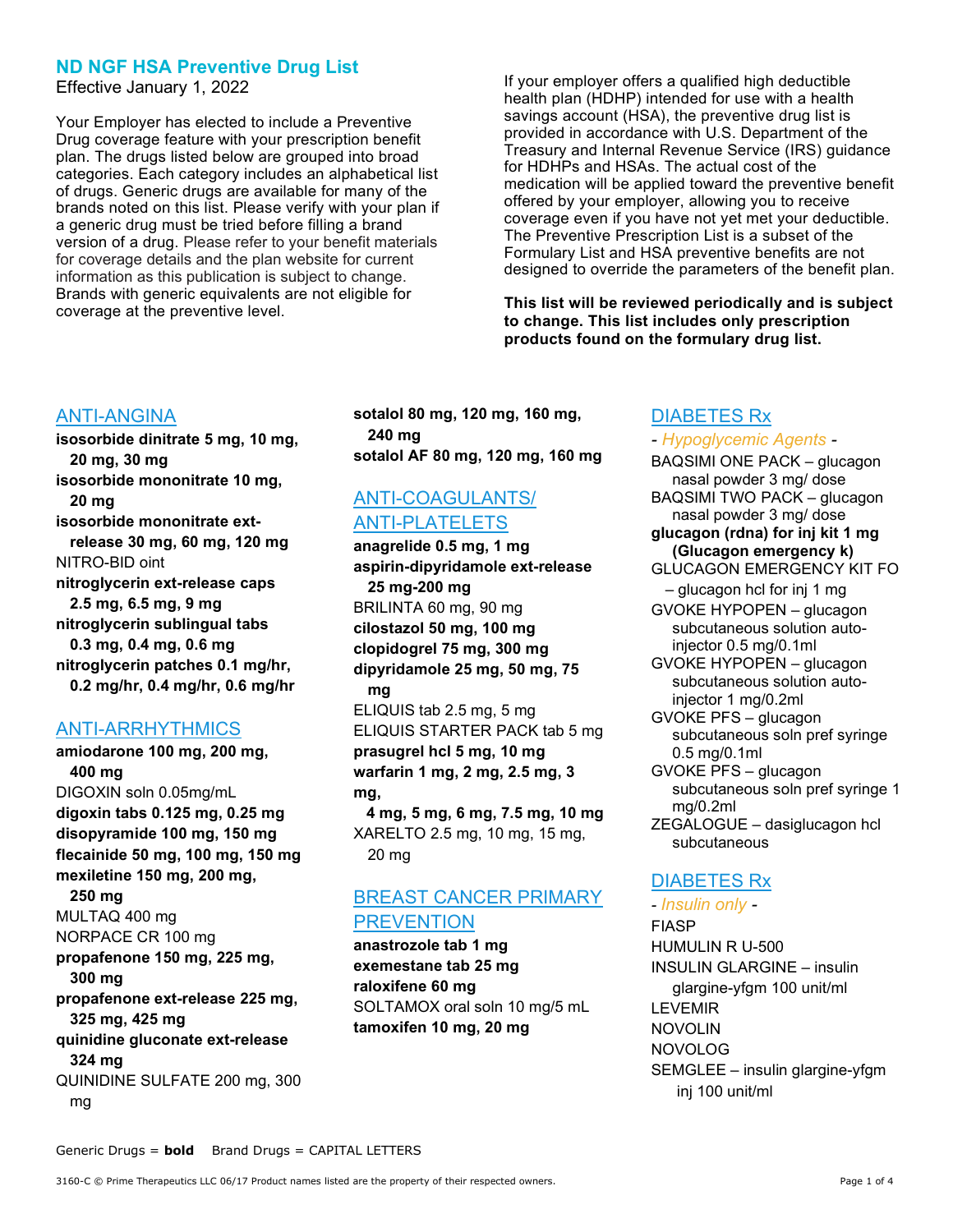## DIABETES Rx con't

- Insulin only - TOUJEO SOLOSTAR TRESIBA

### - Insulin Combinations -

- SOLIQUA 100/33 insulin glarginelixisenatide sol pen-inj 100-33 unit-mcg/ml
- XULTOPHY 100/3.6 insulin degludec-liraglutide sol pen-inj 100-3.6 unit-mg/ml

#### - Orals only -

#### acarbose 25 mg, 50 mg, 100 mg

FARXIGA – dapagliflozin propanediol tab 5 mg (base equivalent)

- FARXIGA dapagliflozin propanediol tab 10 mg (base equivalent)
- glimepiride 1 mg, 2 mg, 4 mg

glipizide 5 mg, 10 mg,

glipizide ext-release 2.5 mg, 5 mg, 10 mg

glipizide/metformin 2.5/250 mg, 2.5/500 mg, 5/500 mg

glyburide 1.25 mg, 2.5 mg, 5 mg glyburide micronized 1.5 mg, 3 mg,

6 mg

glyburide/metformin 1.25-250 mg, 2.5-500 mg, 5-500 mg

GLYXAMBI tab 10-5 mg GLYXAMBI tab 25-5 mg JANUMET 50-500 mg, 50-1000 mg JANUMET XR 50-500 mg, 50-1000 mg,

 100-1000 mg JANUVIA 25 mg, 50 mg, 100 mg JARDIANCE 10 mg, 25 mg metformin 500 mg, 850 mg,

 1000 mg metformin ext-release 500 mg, 750 mg nateglinide 60 mg, 120 mg

# pioglitazone 15 mg, 30 mg, 45 mg pioglitazone/metformin

#### 15-500 mg, 15-850 mg RYBELSUS – semaglutide tab 3 mg RYBELSUS – semaglutide tab 7 mg RYBELSUS – semaglutide tab 14 mg

SYNJARDY 5-500 mg, 5-1000 mg, 12.5-500 mg, 12.5-1000 mg SYNJARDY XR 5-1000 mg, 10- 1000 mg, 12.5-1000 mg, 25-1000

#### mg

- TRIJARDY XR empagliflozinlinaglip-metformin tab er 24hr 12.5-2.5-1000
- TRIJARDY XR empagliflozinlinagliptin-metformin tab er 24hr 10-5-1000
- TRIJARDY XR empagliflozinlinagliptin-metformin tab er 24hr 25-5-1000
- TRIJARDY XR empagliflozinlinagliptin-metformin tab er 24hr 5-2.5-1000
- XIGDUO XR dapagliflozinmetformin hcl tab er 24hr 2.5- 1000 mg
- XIGDUO XR dapagliflozinmetformin hcl tab er 24hr 5-500 mg
- XIGDUO XR dapagliflozinmetformin hcl tab er 24hr 5-1000 mg
- XIGDUO XR dapagliflozinmetformin hcl tab er 24hr 10-500 mg
- XIGDUO XR dapagliflozinmetformin hcl tab er 24hr 10- 1000 mg

## - Other Diabetic Injectables

OZEMPIC SYMLINPEN **TRULICITY** VICTOZA

# DIABETIC SUPPLIES

Calibration Liquid Insulin Syringes Lancets Pen Needles Test Strips and Disks (blood glucose)

# FLUORIDE

-Dental Products & Combinationssodium fluoride cream

sodium fluoride gel

# -Supplements & Combinations-

FLURA-DROPS sodium fluoride chew tabs, drops, soln SODIUM FLUORIDE tabs

# HEPARINS/LOW MOLECULAR WEIGHT HEPARIN

enoxaparin fondaparinux

# HIGH BLOOD PRESSURE

acebutolol 200 mg, 400 mg amiloride 5 mg amiloride/hydrochlorothiazide 5-50 mg amlodipine 2.5 mg, 5 mg, 10 mg amlodipine/benazepril 2.5/10 mg, 5/10 mg, 5/20 mg, 5/40 mg, 10/20 mg, 10/40 mg amlodipine/valsartan 5/160 mg, 5/320 mg, 10/160 mg, 10/320 mg amlodipine/valsartan/ hydrochlorothiazide 5/160/12.5 mg, 5/160/25 mg, 10/160/12.5 mg, 10/160/25 mg, 10/320/25 mg atenolol 25 mg, 50 mg, 100 mg atenolol/chlorthalidone 50-25 mg, 100-25 mg benazepril 5 mg, 10 mg, 20 mg, 40 mg benazepril/hydrochlorothiazide 5/6.25 mg, 10/12.5 mg, 20/12.5 mg, 20/25 mg bisoprolol 5 mg, 10 mg bisoprolol/hydrochlorothiazide 2.5/6.25 mg, 5/6.25 mg, 10/6.25 mg bumetanide 0.5 mg, 1 mg, 2 mg candesartan 4 mg, 8 mg, 16 mg, 32 mg candesartan/hydrochlorothiazide 16/12.5 mg, 32/12.5 mg, 32/25 mg captopril 12.5 mg, 25 mg, 50 mg, 100 mg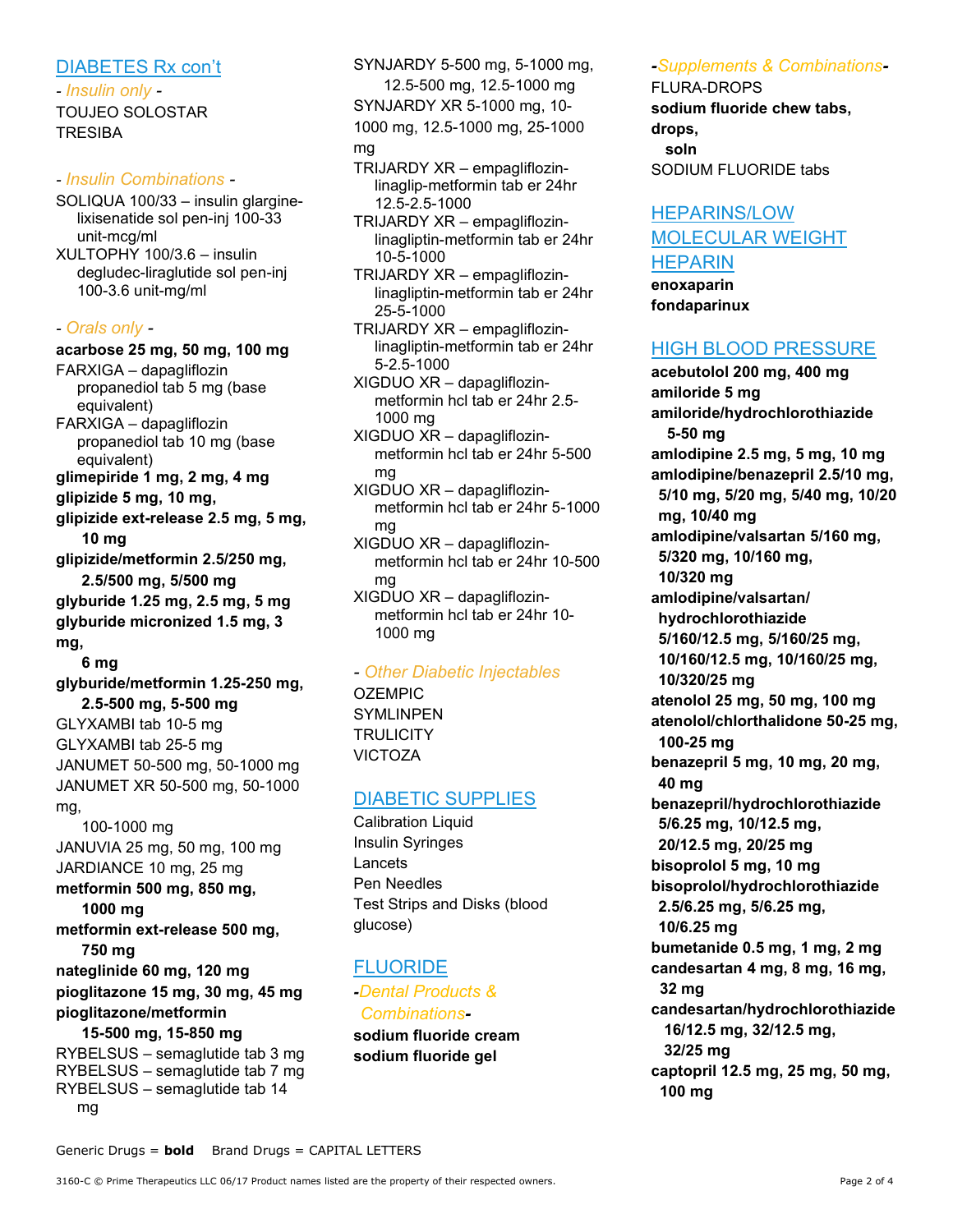#### HIGH BLOOD PRESSURE

con't

CAPTOPRIL/HYDROCHLOROTHIA ZIDE 25/15 mg, 25/25 mg, 50/15 mg, 50/25 mg carvedilol 3.125 mg, 6.25 mg, 12.5 mg, 25 mg chlorthalidone 25 mg, 50 mg clonidine 0.1 mg, 0.2 mg, 0.3 mg clonidine patch 0.1 mg, 0.2 mg, 0.3 mg diltiazem tab 30 mg, 60 mg, 90 mg, 120 mg diltiazem ext-release 120 mg, 180 mg, 240 mg, 300 mg, 360 mg, 420 mg doxazosin 1 mg, 2 mg, 4 mg, 8 mg enalapril 2.5 mg, 5 mg, 10 mg, 20 mg enalapril/hydrochlorothiazide 5-12.5 mg, 10-25 mg eplerenone 25 mg, 50 mg felodipine ext-release 2.5 mg, 5 mg, 10 mg fosinopril 10 mg, 20 mg, 40 mg fosinopril/hydrochlorothiazide 10-12.5 mg, 20-12.5 mg furosemide soln, 10 mg/mL furosemide tabs 20 mg, 40 mg, 80 mg guanfacine 1 mg, 2 mg hydralazine 10 mg, 25 mg, 50 mg, 100mg hydrochlorothiazide 12.5 mg, 25 mg, 50 mg indapamide 1.25 mg, 2.5 mg irbesartan 75 mg, 150 mg, 300 mg irbesartan/hydrochlorothiazide 150-12.5 mg, 300-12.5 mg labetalol 100 mg, 200 mg, 300 mg lisinopril 2.5 mg, 5 mg, 10 mg, 20 mg, 30 mg, 40 mg lisinopril/hydrochlorothiazide 10-12.5 mg, 20-12.5 mg, 20-25 mg losartan 25 mg, 50 mg, 100 mg losartan/hydrochlorothiazide 50-12.5 mg, 100-12.5 mg, 100-25 mg

methyldopa 250 mg, 500 mg metolazone 2.5 mg, 5 mg, 10 mg metoprolol succinate ext-release 25 mg, 50 mg, 100 mg 200 mg metoprolol tartrate 25 mg, 50 mg, 100 mg metoprolol/hydrochlorothiazide 50-25 mg, 100-25 mg, 100-50 mg minoxidil 2.5 mg, 10 mg moexipril 7.5 mg, 15 mg nadolol 20 mg, 40 mg, 80 mg nifedipine ext-release 30 mg, 60 mg, 90 mg perindopril 2 mg, 4 mg, 8 mg phenoxybenzamine 10 mg pindolol 5 mg, 10 mg prazosin 1 mg, 2 mg, 5 mg PROPRANOLOL soln 20 mg/5 mL PROPRANOLOL soln 40 mg/5 mL propranolol tabs 10 mg, 20 mg, 40 mg, 60 mg, 80 mg propranolol ext-release 60 mg, 80 mg, 120 mg, 160 mg PROPRANOLOL/ HYDROCHLOROTHIAZIDE 40-25 mg, 80-25 mg quinapril 5 mg, 10 mg, 20 mg, 40 mg quinapril/hydrochlorothiazide 10-12.5 mg, 20-12.5 mg, 20-25 mg ramipril 1.25 mg, 2.5 mg, 5 mg, 10 mg spironolactone 25 mg, 50 mg, 100 mg spironolactone/ hydrochlorothiazide 25-25 mg telmisartan 20 mg, 40 mg, 80 mg telmisartan/hydrochlorothiazide 40-12.5 mg, 80-12.5 mg, 80-25 mg terazosin 1 mg, 2 mg, 5 mg, 10mg torsemide 5 mg, 10 mg, 20 mg, 100 mg trandolapril 1 mg, 2 mg, 4 mg triamterene/hydrochlorothiazide caps, 37.5-25 mg triamterene/hydrochlorothiazide tabs, 37.5-25 mg, 75-50 mg valsartan 40 mg, 80 mg, 160 mg, 320 mg

valsartan/hydrochlorothiazide 80/12.5 mg, 160/12.5 mg, 160/25 mg, 320/12.5 mg, 320/25 mg verapamil 40 mg, 80 mg, 120 mg verapamil ext-release 100 mg, 120 mg, 180 mg, 240 mg, 300 mg 360 mg

## HIGH CHOLESTEROL

atorvastatin 10 mg, 20 mg, 40 mg, 80 mg cholestyramine cholestyramine light choline fenofibrate cap 45 mg colesevelam hcl packet for susp 3.75 gm colesevelam tab 625 mg colestipol ezetimibe 10 mg ezetimibe-simvastatin tab 10/10 mg, 10/20 mg, 10/40 mg, 10/80 mg fenofibrate tabs 48 mg, 54 mg, 145 mg, 160 mg fenofibrate micronized 43 mg, 67 mg, 134 mg, 200 mg gemfibrozil 600 mg icosapent ethyl cap 1 gm (Vascepa) lovastatin 10 mg, 20 mg, 40 mg NEXLETOL – bempedoic acid tab 180 mg NEXLIZET – bempedoic acidezetimibe tab 180-10 mg niacin ext-release 500 mg, 750 mg, 1000 mg omega-3-acid ethyl esters 1 gram pravastatin 10 mg, 20 mg, 40 mg, 80 mg rosuvastatin 5 mg, 10 mg, 20 mg, 40 mg simvastatin 5 mg, 10 mg, 20 mg, 40 mg, 80 mg VASCEPA – icosapent ethyl cap 0.5gm, 1gm

Generic Drugs = **bold** Brand Drugs = CAPITAL LETTERS